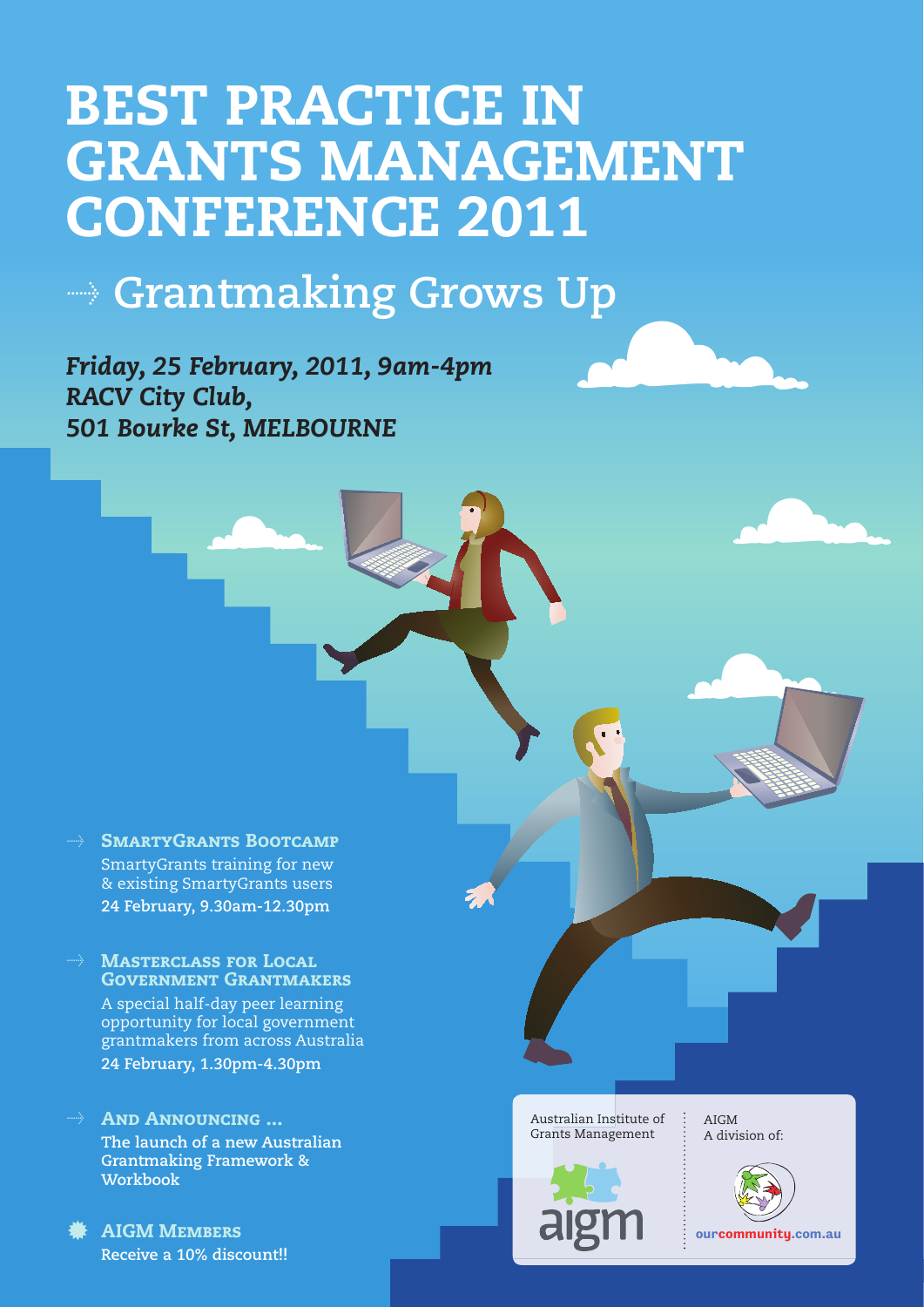# KEYNOTE SPEAKERS



## KATE CALDECOTT

**Kate is a member of the founding team of Our Community, having previously held a variety of roles within the private and not-forprofit sectors. She has extensive experience as both a grantmaker and grantseeker.**



### NINA COLLINS

**Nina is the Community Planner – Grants at Yarra City Council. She has worked as both a grant writer and grantmaker in the community and philanthropic sector before joining local government.** 



## FIONA DEMPSTER

**Fiona is a Director of the Australian Institute of Grants Management (AIGM), a senior member of our training team, and a former Ministerial Adviser with more than 10 years experience in program management and delivery.** 



### SIMON HERD

**Simon is the AIGM's Director of Grantmaking Reform. He is currently applying his longstanding interest in philanthropy and grantmaking to the development of the SmartyGrants grants management systems.**



## BRETT dE HOEDT

**Brett is the Founder and Director of Hootville Communications, as well as a speaker, trainer and facilitator. His entertaining, irreverent style has seen him become a regular fixture at AIGM conferences.** 



#### PETER KENYON

**Peter is a social capitalist and community enthusiast who has worked with more than 1000 communities throughout Australia and overseas in a quest to spark creative ways to stimulate community and economic renewal.**



### THE HON. JOAN KIRNER AM

**A former Premier of Victoria, Joan is a seasoned champion for inclusion, women's rights, educational equality, community development and the environment. She is currently the Victorian Communities Ambassador.** 



## BARRY SMITH

**Barry is a Director of the Australian Institute of Grants Management (AIGM), a senior member of our training team, and a former senior public servant with more than 30 years' experience in government grantmaking.**



## JOCELYN KWACZYNSKI

**Joc commenced working in local government 20 years ago, working in libraries, organisational development and, for the past four years, in community development, with a primary focus on grants and capacity building in the community.** 



#### AMANDA MARTIN

**Amanda is the founding Executive Officer of the Australian Environmental Grantmakers Network, which provides collaboration and networking opportunities for philanthropic grantmakers in that space.**



#### STACEY THOMAS

**Stacey is Manager Research with The Myer Family Company, working with clients to implement strategic giving programs. Prior to this she was the National Coordinator of the Community Development Fund with the Telstra Foundation.** 



### MICHAEL VAN VLIET

**Michael Van Vliet was a tram conductor and then a cook before studying journalism. He worked in magazines as a brief writer before joining the Victorian Multicultural Commission in 2003, and becoming grants manager soon after.**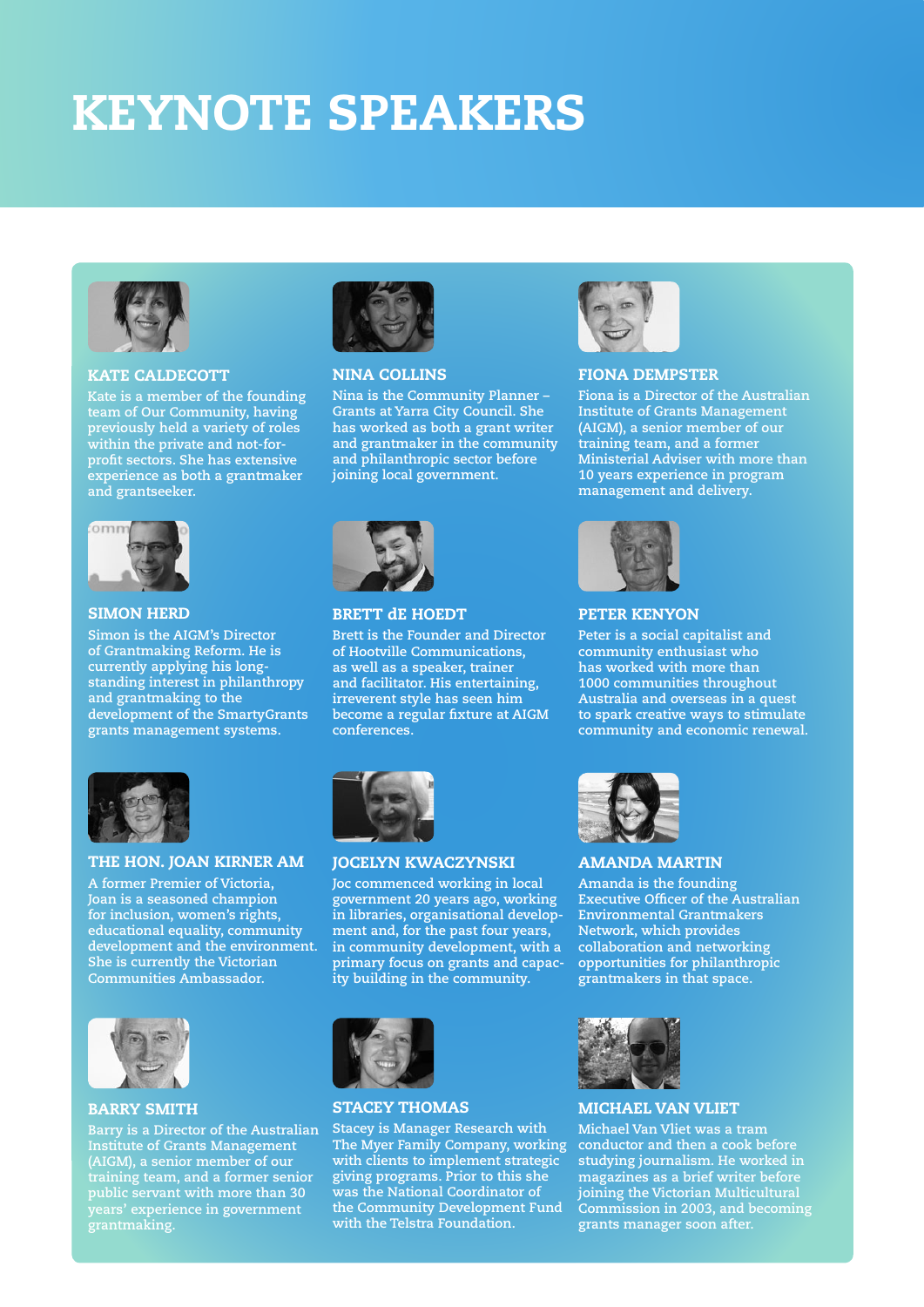# ABOUT THE CONFERENCE

**The Australian grantmaking landscape has undergone a distinct shift in the past decade, becoming more professionalised, more responsive, more sophisticated.** 

**But still there's much work to be done.**

**Come to the Best Practice in Grants Management Conference 2011 and add your voice to the emerging conversation about the future of grantmaking in Australia.** 

## LEARNING OUTCOMES

- Discover new approaches to key tasks from administration to evaluation
- Meet your peers and swap war stories, tips and tools
- Learn how to ease long-term grantees off the funding treadmill
- Get tips for finding and welcoming new grantees
- Hear the latest developments in grantmaking technology
- Hear how to improve transparency and outcomes (and keep out of the auditors' sightlines)
- Contribute your expertise

## WHO WILL BENEFIT

- **Local Government** grantmakers, grants administrators, assessment panel participants, councillors
- State Government grants officers, funding program managers and administrators
- Federal Government grants officers, funding program managers and administrators
- Philanthropic, Corporate & Community Foundation staff and board members with an interest in government grantmaking
- Auditors and others with an interest in grantmaking and government funding processes

*"Congrats to the team on a great conference. It was great to see people from so many different places and to talk about the common issues relating to grant management. Well done!!!"*

*2010 Grants Management Conference Attendee*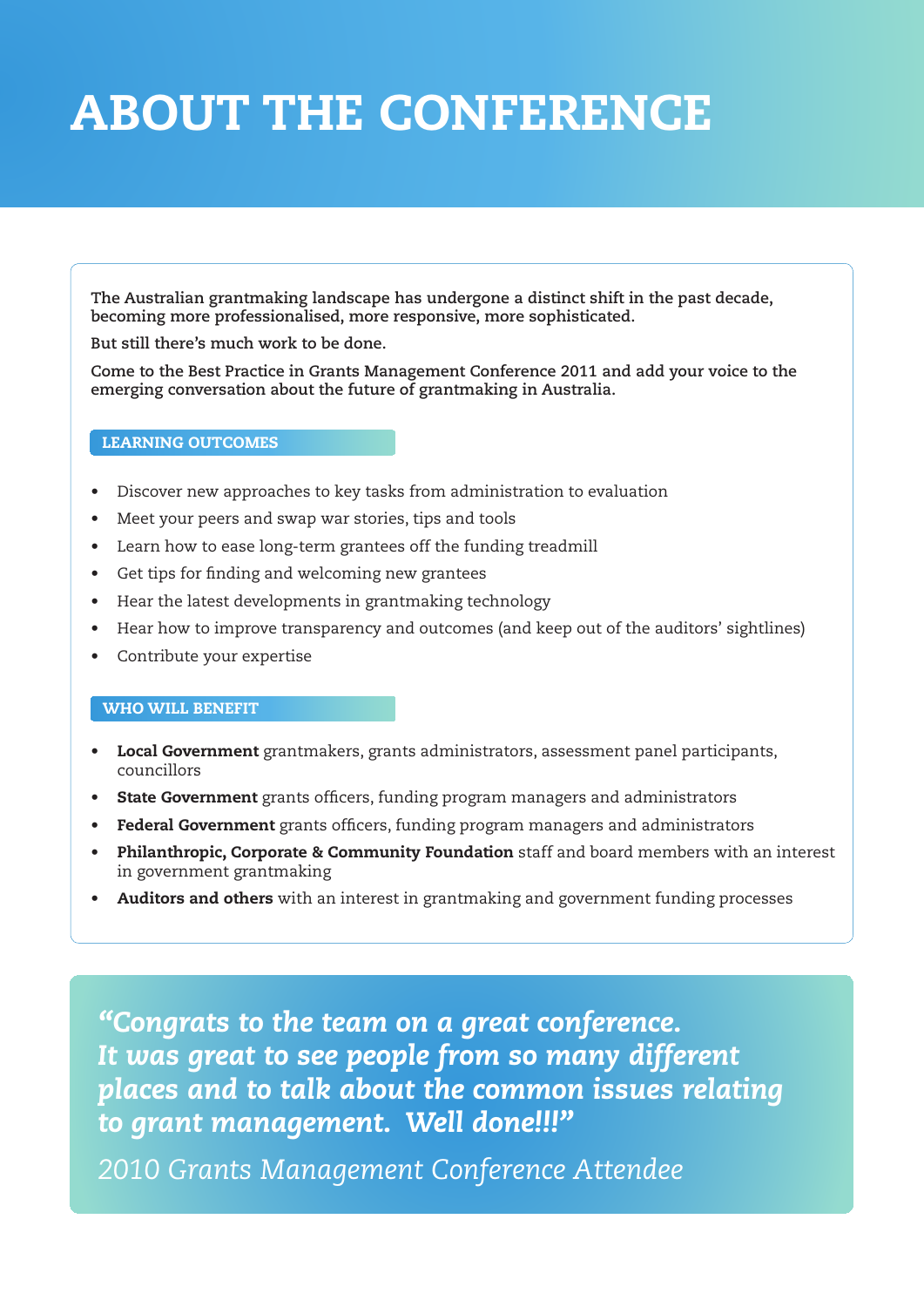## CONFERENCE PROGRAM FRIDAY, FEBRUARY 25, 2011

| $8.15 - 9.15$ AM                      | <b>COFFEE/TEA &amp; REGISTRATION</b>                                                                                                                                                                                                                                                                                                                                                                                                                                                                                                                                          |  |
|---------------------------------------|-------------------------------------------------------------------------------------------------------------------------------------------------------------------------------------------------------------------------------------------------------------------------------------------------------------------------------------------------------------------------------------------------------------------------------------------------------------------------------------------------------------------------------------------------------------------------------|--|
| $9.15 - 9.25$ AM                      | <b>WELCOME AND INTRODUCTION</b>                                                                                                                                                                                                                                                                                                                                                                                                                                                                                                                                               |  |
|                                       | Fiona Dempster, Director, Australian Institute of Grants Management                                                                                                                                                                                                                                                                                                                                                                                                                                                                                                           |  |
| $9.25 - 10.05$ AM                     | <b>GENERATION NEXT:</b> Why grantmaking must grow up                                                                                                                                                                                                                                                                                                                                                                                                                                                                                                                          |  |
| <b>KEYNOTE</b><br><b>PRESENTATION</b> | Simon Herd, Director of Grantmaking Reform, Australian Institute of Grants<br>Management (AIGM)                                                                                                                                                                                                                                                                                                                                                                                                                                                                               |  |
|                                       | Grantmaking has never been so demanding, so scrutinised. The calls for greater sophistication<br>and professionalisation are getting louder and more insistent. They can no longer be<br>ignored. SIMON HERD is the AIGM's Director of Grantmaking Reform and a key architect of<br>SmartyGrants - Australia's best practice online grants management system. In this keynote<br>presentation he argues that the time is ripe for laying out new models and methods of practice<br>across all grantmaking sectors - and reveals why government grantmakers must lead the way. |  |
| $10.05 - 10.20$ AM                    | <b>GOLD STANDARD:</b> A new Australian grantmaking framework<br>The Hon. Joan Kirner AM, former Victorian Premier, Victorian Community Ambassador                                                                                                                                                                                                                                                                                                                                                                                                                             |  |
| <b>LAUNCH</b>                         | Launching a "gold standard" grantmaking framework for Australian grantmakers, and associated<br>electronic workbook - designed to help you frame your own program and build a tailor-made<br>Grants Manual. An initiative of the Australian Institute of Grants Management.                                                                                                                                                                                                                                                                                                   |  |
| $10.20 - 10.45$ AM                    | <b>MORNING TEA</b>                                                                                                                                                                                                                                                                                                                                                                                                                                                                                                                                                            |  |
| $10.45$ PM - $12.00$ PM               | <b>DOING IT DIFFERENTLY: Implementing innovations</b>                                                                                                                                                                                                                                                                                                                                                                                                                                                                                                                         |  |
| <b>PANEL</b><br><b>SESSION</b>        | Nina Collins, Community Planner - Grants, City of Yarra: on introduction of an "expressions<br>of interest" phase<br>Michael Van Vliet, Victorian Multicultural Commission: on the VMC's move to online                                                                                                                                                                                                                                                                                                                                                                       |  |
|                                       | applications                                                                                                                                                                                                                                                                                                                                                                                                                                                                                                                                                                  |  |
|                                       | Jocelyn Kwaczynski, Team Leader, Community Connections, Sunshine Coast Regional<br>Council: on introducing online assessments                                                                                                                                                                                                                                                                                                                                                                                                                                                 |  |
|                                       | Brett de Hoedt, Mayor, Hootville Communications: Facilitator                                                                                                                                                                                                                                                                                                                                                                                                                                                                                                                  |  |
|                                       | Change is never easy, but if you can find your way through the pain there are many innovations<br>that can bring significant benefits for you and your stakeholders. In this session, our panellists will<br>give you a head start by revealing the lessons they've learned from introducing something new.                                                                                                                                                                                                                                                                   |  |
| $12.00 - 1.00$ PM                     | <b>CONCURRENT SESSIONS (attend your first chosen session)</b>                                                                                                                                                                                                                                                                                                                                                                                                                                                                                                                 |  |
| <b>CONCURRENT</b>                     | 1. GREEN GRANTS: How to give money for environmental projects                                                                                                                                                                                                                                                                                                                                                                                                                                                                                                                 |  |
| <b>SESSION</b>                        | Amanda Martin, Australian Environmental Grantmakers Network (AEGN)<br>As environmental issues increasingly take centre stage in Australian society, many grantmakers<br>are introducing a "green grants" stream. In this session AMANDA MARTIN, who will soon<br>release a new quide for private and philanthropic environmental grantmakers, will discuss issues<br>and mechanisms for funding environmental outcomes, and some of the keys to successfully<br>implementing environmental grants partnerships.                                                               |  |
|                                       | 2. GETTING STARTED: Survival tips for new kids on the block                                                                                                                                                                                                                                                                                                                                                                                                                                                                                                                   |  |
|                                       | Barry Smith, Director, Australian Institute of Grants Management                                                                                                                                                                                                                                                                                                                                                                                                                                                                                                              |  |
|                                       | If you're new to the job of grantmaking, or just need to get back to basics to make sure you're<br>ticking all the right boxes, this is the session for you. A key takeaway will be the top 10 survival<br>tips for grantmakers new to the job.                                                                                                                                                                                                                                                                                                                               |  |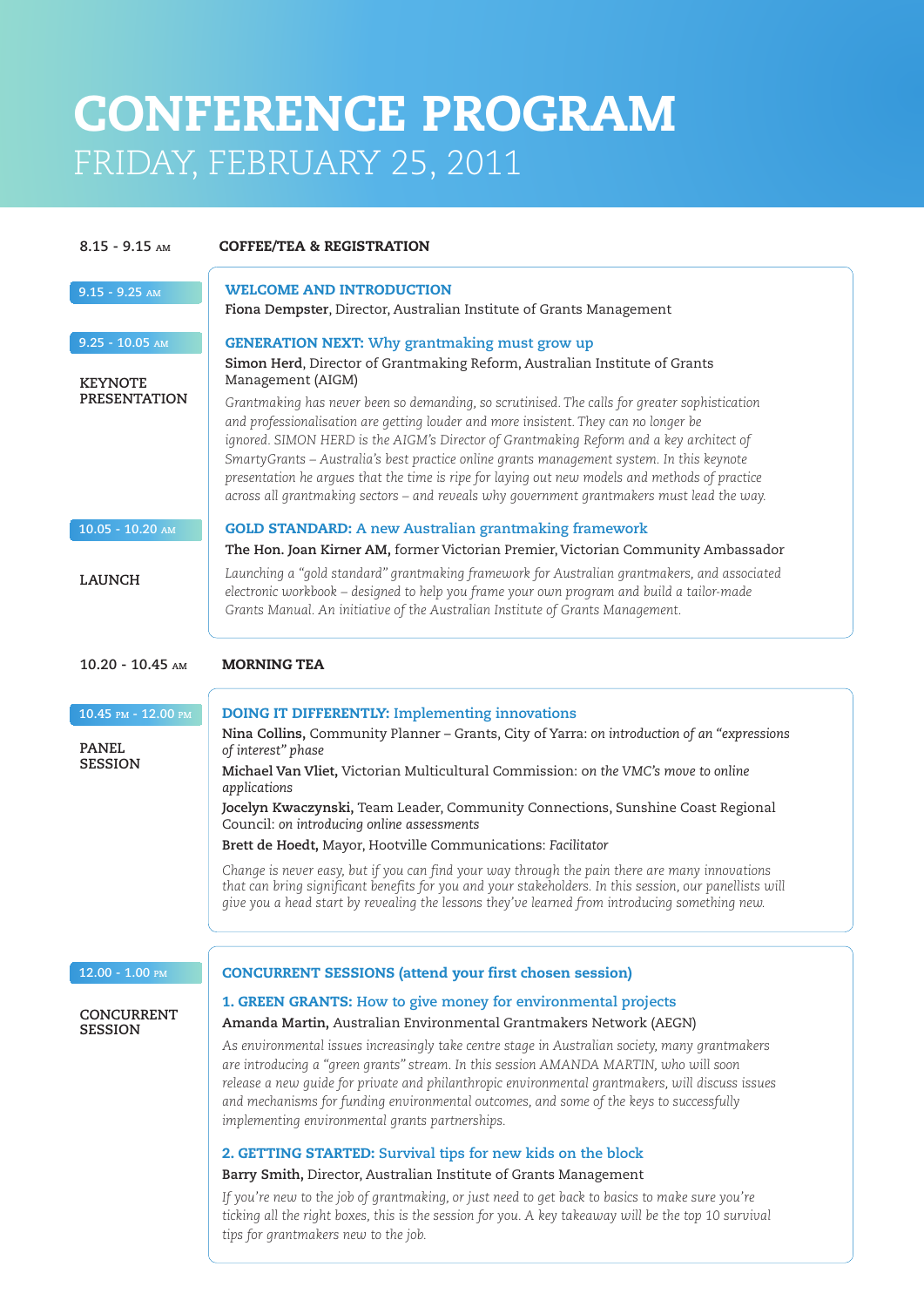## CONFERENCE PROGRAM FRIDAY, FEBRUARY 25, 2011

| <b>CONCURRENT</b><br><b>SESSION</b>   | 3. PROVIDING GRANTS FEEDBACK: How much is enough?<br>Stacey Thomas, Myer Family Office<br>It's one of the greatest bugbears of grantseekers the world over: not enough feedback from grantmakers<br>about unsuccessful applications. So how much is enough? STACEY THOMAS provides her top 10 tips.<br>4. SMARTYGRANTS: Latest developments in the AIGM's best practice grants<br>management system<br>Kate Caldecott, Director, Australian Institute of Grants Management<br>SmartyGrants is the Australian Institute of Grants Management's best practice online grants<br>management system, providing a solution for every problem, from application to evaluation.<br>Find out how SmartyGrants can set your program free. |  |
|---------------------------------------|---------------------------------------------------------------------------------------------------------------------------------------------------------------------------------------------------------------------------------------------------------------------------------------------------------------------------------------------------------------------------------------------------------------------------------------------------------------------------------------------------------------------------------------------------------------------------------------------------------------------------------------------------------------------------------------------------------------------------------|--|
| $1.00 - 1.45$ PM                      | <b>LUNCH</b>                                                                                                                                                                                                                                                                                                                                                                                                                                                                                                                                                                                                                                                                                                                    |  |
| $1.45 - 2.45$ PM                      | <b>CONCURRENT SESSIONS (attend your second chosen session)</b><br>Attend your second chosen concurrent session<br>1. Green Grants 2. Getting Started 3. Providing Grants Feedback 4. SmartyGrants                                                                                                                                                                                                                                                                                                                                                                                                                                                                                                                               |  |
| $2.45 - 4.00$ PM                      | <b>SHUTTING DOWN THE TREADMILL: Real sustainability in practice</b>                                                                                                                                                                                                                                                                                                                                                                                                                                                                                                                                                                                                                                                             |  |
| <b>KEYNOTE</b><br><b>PRESENTATION</b> | Peter Kenyon, Director, Bank of I.D.E.A.S.<br>PETER KENYON is a social entrepreneur who heads up the international consultancy company, Bank<br>of I.D.E.A.S., which works in the fields of community and economic development. Peter, who has<br>travelled the length and breadth of Australia and worked with more than 1000 communities, says many<br>communities are becoming "stuck on the teat of government grants", and forgetting how to do things<br>for themselves - and that government funders are partly responsible for that culture. At the same<br>time, delays, bureaucracy and excessive red tape are exacting a high price on grantseekers. How should<br>government grantmakers respond?                   |  |

## SMARTYGRANTS BOOTCAMP THURSDAY, FEBRUARY 24, 2011

## 9.30am - 12.30pm | Presenters: Kate Caldecott, Simon Herd

## STREAM 1: SMARTYGRANTS REFRESHER

**Suits current SmartyGrants users who want to refresh their skills, or organisations with new/ additional staff**

- Getting Started: Recap on the fundamentals
- **System Navigation:** Tips and tricks for quickly moving around the system
- Support: How to get it and make the most of it
- Tasks and Milestones: How to make the most of tasks and milestones
- **Applications:** What you can do with applications
- Contacts: Finding, editing and recording your history with a contact

## STREAM 2: SMARTER FORM DESIGN

**Learn how to design forms that capture all the information you need (and only what you need) and are easy to complete from the grant applicant's perspective** 

- **New Developments:** Learn about recent changes to the form designer tool
- • **Right Sizing:** Not too much and not too little
- Instructions: What to tell your applicants, be they hipsters, seniors or CALDs
- What Works: 10,000 applications later, we have some stories to share
- Assessment and Administration: Options for designing and capturing essential data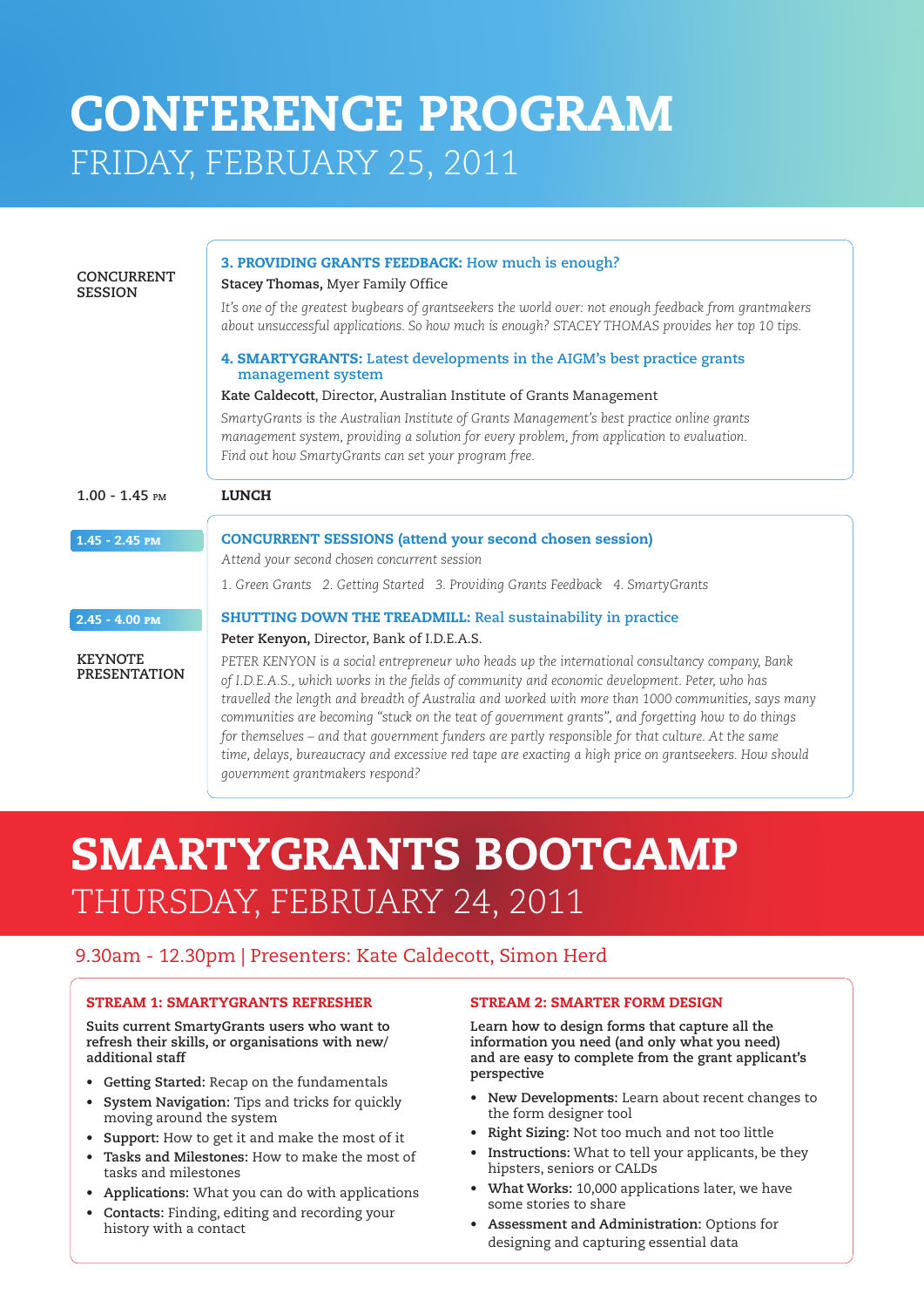## LOCAL GOV MASTERCLASS THURSDAY, FEBRUARY 24, 2011

## MASTERCLASS FOR LOCAL GOVERNMENT GRANTMAKERS: An interactive peer exchange event showcasing best practice in local government grantmaking

## 1.30 - 4.30pm | Facilitated by AIGM Directors Barry Smith & Fiona Dempster

| $1.15 - 1.30$ PM | <b>COFFEE/TEA &amp; REGISTRATION</b>                                                                                                                                                                                                                                                                                                                                                                                                                                                                |  |
|------------------|-----------------------------------------------------------------------------------------------------------------------------------------------------------------------------------------------------------------------------------------------------------------------------------------------------------------------------------------------------------------------------------------------------------------------------------------------------------------------------------------------------|--|
| $1.30 - 2.10$ PM | <b>EVALUATING OUTCOMES:</b> What are you getting out of your grants program?<br>Deb Robert, Community Resourcing Officer, City of Knox<br>It's very easy to get caught up in the day-to-day tasks of running a grants program – the<br>administration, the probity requirements – and put off thinking about outcomes. DEB ROBERT<br>will kick-start the discussion on why we should think more about why we give out grants, and<br>whether or not we're achieving our aims.                       |  |
| $2.10 - 2.50$ PM | <b>TWO-WAY LEARNING:</b> Tapping the knowledge of unsuccessful applicants<br>Mira Martic, Community Project Officer – Cultural Development, Fairfield City Council<br>Over the past two years, Fairfield City Council grants officers have called all unsuccessful<br>applicants to provide feedback and offer support. In this session, MIRA MARTIC outlines why<br>they go to such trouble – and how the knowledge gained has been used to strengthen the council's<br>own grantmaking processes. |  |
| $2.50 - 3.30$ PM | <b>TOPIC TO BE ANNOUNCED</b><br>Jim Lynch, Team Leader, Grants Unit, Brisbane City Council                                                                                                                                                                                                                                                                                                                                                                                                          |  |

#### 3.30 - 3.50 **Pm** AFTERNOON TEA

 $\sqrt{2}$ 

| $3.50 - 4.30$ PM | <b>CAPACITY BUILDING: Empowering your grantseekers</b><br>Nina Collins, Community Planner - Grants, City of Yarra                                                                                                                                                                                                                                                                                                                                         |
|------------------|-----------------------------------------------------------------------------------------------------------------------------------------------------------------------------------------------------------------------------------------------------------------------------------------------------------------------------------------------------------------------------------------------------------------------------------------------------------|
|                  | Grants officers at Yarra City Council acknowledge that grants are only one tool at Council's disposal<br>to foster a vibrant and healthy community. The Council offers a suite of other opportunities to<br>support its local community, including a Community Empowerment Program that helps community<br>groups clarify their project plans and consequently write stronger grant applications.<br>NINA COLLINS outlines the process, and the pay-offs. |
|                  |                                                                                                                                                                                                                                                                                                                                                                                                                                                           |

4.30 - 5.30 **Pm** INFORMAL NETWORKING & DRINKS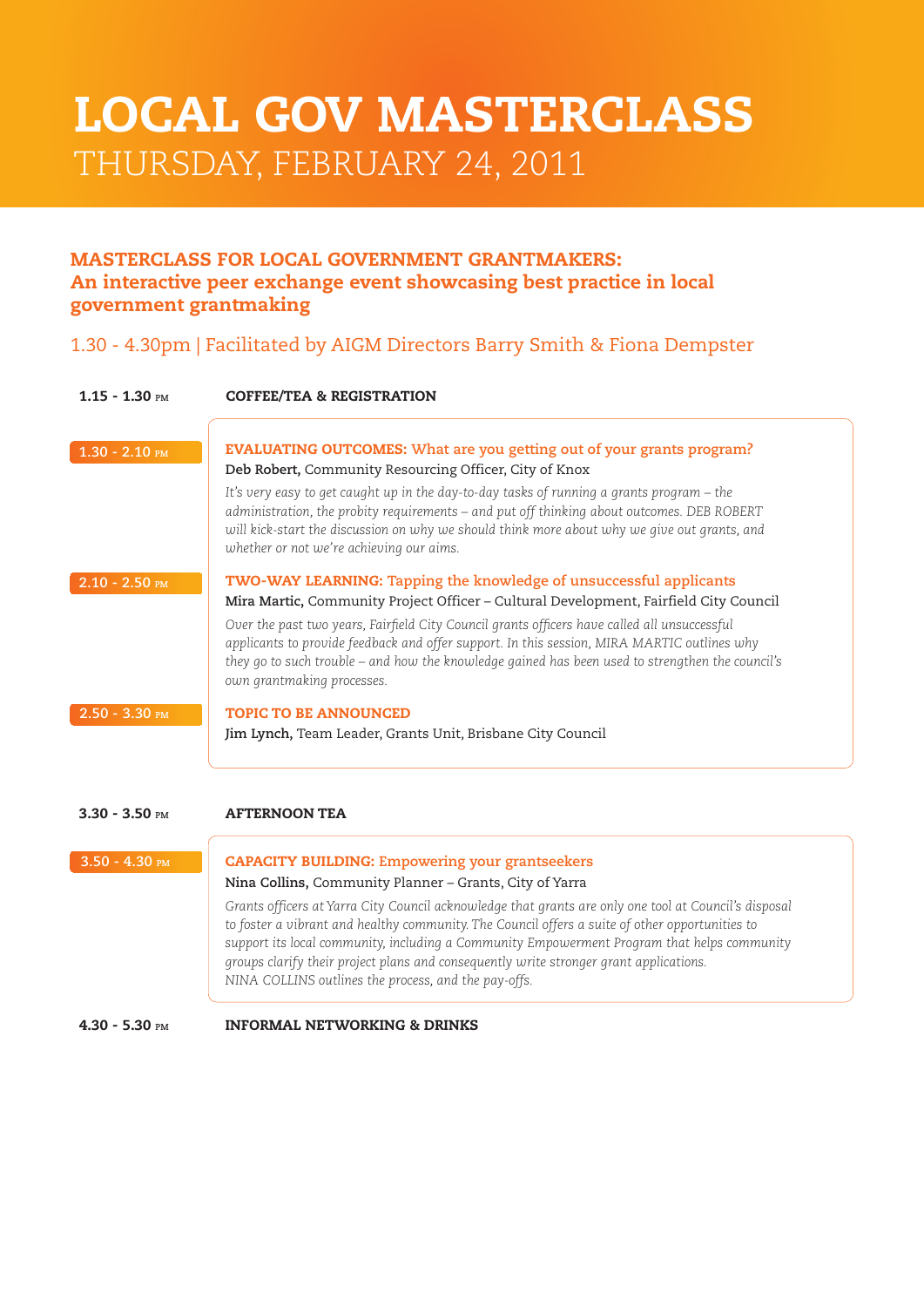# INFORMATION

## DATE & TIME

Conference: Friday, February 25, 2011, 9am-4pm SmartyGrants Bootcamp: Thursday, February 24, 2011, 9.30am-12.30pm Masterclass for Local Government: Thursday, February 24, 2011, 1.30pm-4.30pm (drinks from 4.30pm-5.30pm)

## **VENUE**

RACV City Club, 501 Bourke St, Melbourne Conference: Level 17 SmartyGrants Bootcamp: Level 2 (Bourke Rooms 1 & 2) Masterclass for Local Government: Level 2 (Bourke Rooms 1 & 2)

## PARKING

Driving is not recommended. Car parking at the RACV City Club costs \$52 for full day (\$13 per hour) and is extremely limited. Nearby parking also fills early so please allow enough time to find an alternative parking space if required.

## PUBLIC TRANSPORT

By Foot/Taxi: RACV City Club, 501 Bourke St, Melbourne, between Queen St and William St By Tram: Trams #86, #95 and #96 all stop on Bourke St near the RACV City Club By Train: Get off at Southern Cross Station (Spencer St) and walk or tram down Bourke St.

## PRICE

Conference Only: \$445 (AIGM Members: \$400) Local Government Masterclass: \$120 (AIGM Members: \$99) SmartyGrants Bootcamp: \$120 (AIGM Members & SmartyGrants Users: \$99)

## ACCOMMODATION

We recommend **www.lastminute.com.au** or **www.wotif.com** 

## TAKEAWAY REFERENCE MATERIAL

In line with our sustainability objectives, conference presentations will not be printed and distributed during the conference but will instead be available via the Grants Management Quarterly newsletter and the Australian Institute of Grants Management website (**www.grantsmanagement.com.au**) – a weblink will be advised via email following the conference.

## BOOKINGS, CANCELLATION & REFUND POLICY

Registrations must be paid no later than 10 working days prior to the event. 50% of the registration fee is refundable if notice of cancellation is received more than 10 working days prior to the event; NO REFUND is available where notice of cancellation is received less than 10 working days prior to the event. Substitution of attendees is allowed. Written notice is required for cancellations and substitutions. It is not possible to transfer registration between events.

### COMMITMENT TO ACCESS & EQUITY

We are committed to access and equity and everything will be done to meet the needs of all people. Alan Matic will be delighted to assist any individual or organisation that requires any assistance. Contact Alan on (03) 9320 6806 or by email to **alanm@ourcommunity.com.au**. Please note that we require six weeks notice for most special needs requests.

## ABOUT THE CONFERENCE ORGANISERS

This conference is an initiative of the Australian Institute of Grants Management (AIGM), the best practice network for government and local government grants managers and grantmakers. Other AIGM tools include the Grants Management Quarterly newsletter, the annual Grants in Australia survey, grants training and the SmartyGrants online grants management system. Visit **www.grantsmanagement.com.au**. AIGM is a division of Our Community.

*While every attempt will be made to deliver this conference as advertised, please be aware that sometimes events beyond our control may cause unavoidable changes to the program or schedule.*